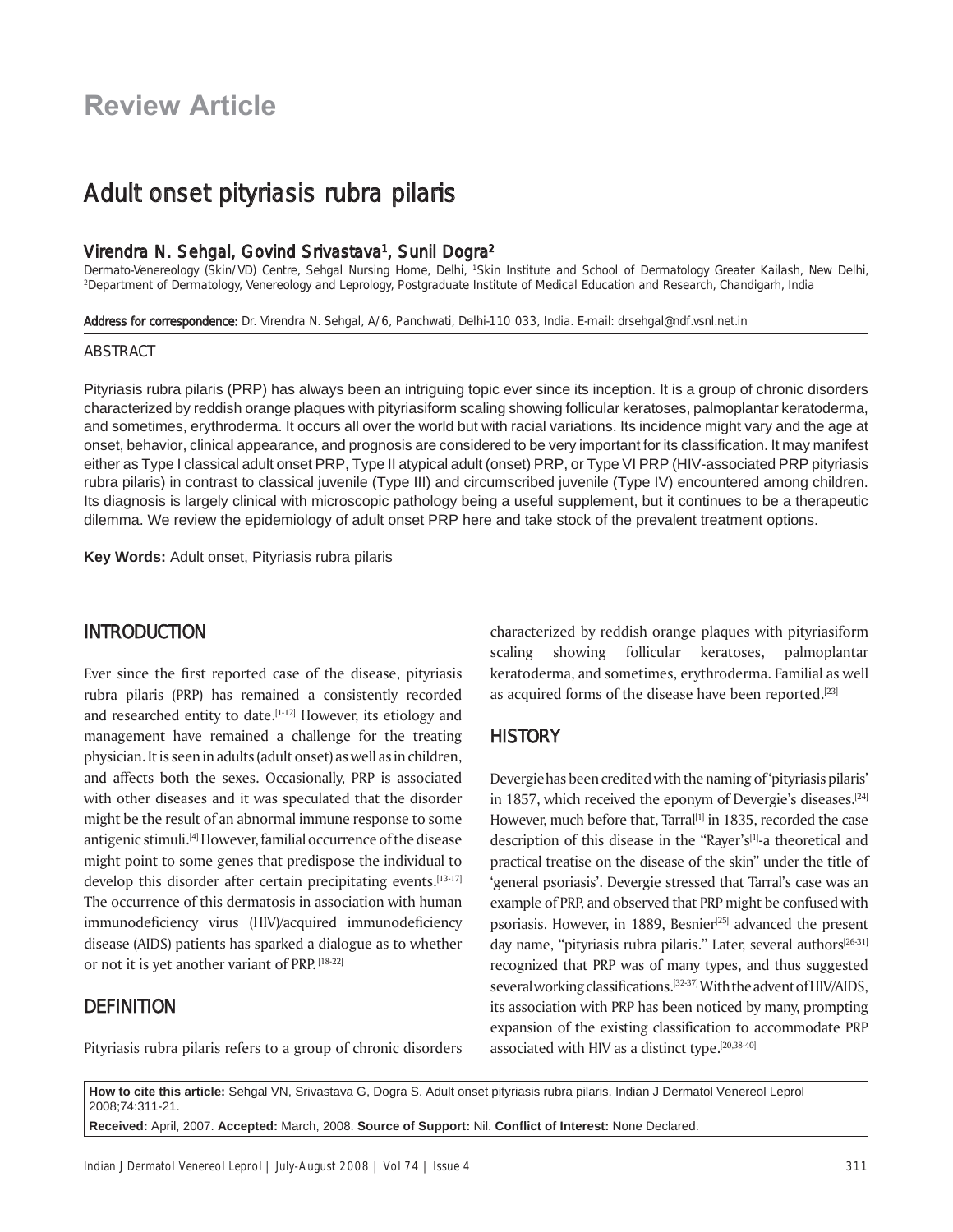### **EPIDEMIOLOGY**

Although PRP occurs worldwide, there are racial variations.<sup>[2,3]</sup> Its incidence might vary-it is 1 in 5,000 in Great Britain<sup>[34]</sup> and 1 in 50,000 in India<sup>[31]</sup> in an outpatient setting. Both the sexes are affected equally at all ages. $[14,33]$  A bimodal or trimodal age distribution has been recorded with peak incidence in the  $1^{st}$ ,  $2^{nd}$  and  $6^{th}$  decade of life.<sup>[27,34,41-44]</sup> The majority of the cases have been acquired $[34-42]$  and familial occurrence is only sporadic (up to 6.5%).<sup>[13-17,27,28,37,41,45,46]</sup> Autosomal dominant inheritance with variable penetrance is usual; however, autosomal recessive inheritance has also been described.<sup>[47]</sup> Monozygotic twins have been observed to develop PRP.[48] Familial PRP usually develops in childhood while acquired PRP develops in the 5<sup>th</sup> or  $6<sup>th</sup>$  decade of life.<sup>[32-34]</sup> The development of PRP in HIV/ AIDS was recognized several years after its discovery, and might show peculiarities compared to classical adult PRP; it responds to antiretroviral therapy in most instances.

# **CLASSIFICATION**

PRP was initially classified on the basis of the age at onset, behavior, clinical appearance, and prognosis by Griffiths<sup>[34]</sup> in 1980 [Table 1]. The classical (type I) adult onset PRP shows a characteristic morphology and usually resolves in 3-4 years, whereas atypical adult-onset (type II) PRP is chronic, shows ichthyosiform and lamellar scales on the palms and soles, and alopecia of varying degrees.[2,34] The association of PRP and HIV infection has recently been identified as type VI PRP and most of the cases have been reported in young heterosexual/homosexual men.[22] It has characteristically nodulo-cystic and lichen spinulosuslike lesions, poor prognosis, and is refractory to treatment.<sup>[13-15,18-20,22,28]</sup> However, after the study of 168 Thai patients, Piamphongsant and Akaraphant<sup>[37]</sup> classified the disease into four types based on the physical findings [Table 2]. However, Griffiths<sup>'[34]</sup> classification continues to be the mainstay in practice for delineating the disease.

## **ETIOLOGY**

The exact cause of PRP is not known-the familial type usually has an autosomal dominant mode of inheritance,<sup>[46]</sup> although recessive forms have also been recorded.<sup>[47]</sup> Genetic factors may be important; however, family history is generally not forthcoming. Epidermal hyperactivity demonstrated by a faster growth of the nails and an increase in the thymidine labeling index from a normal 3% to a high 27%, may be observed in PRP.[49-53] Finzi *et al,* observed a decreased level of serum retinol-binding protein in 11 PRP patients and their relatives,<sup>[54-58]</sup> while Frazier and Hu<sup>[59-60]</sup> and Lowenthol<sup>[61]</sup> suggested that an abnormal vitamin A metabolism and/or vitamin A deficiency may play some role in PRP etiology. However, others<sup>[62-64]</sup> did not find any decreased levels of vitamin A; thus, no correlation between vitamin A deficiency and dyskeratosis has been established.<sup>[65]</sup> Interestingly, Rothman observed that vitamin A administration has often been beneficial in follicular and nonfollicular, hyperkeratotic disease even if these diseases did not originate from vitamin A deficiency.<sup>[66]</sup>

| <b>Clinical type</b>                           | Lesions' distribution | Natural course          | Percentage of a cases |
|------------------------------------------------|-----------------------|-------------------------|-----------------------|
| Classical adult                                | Generalized           | Remission in 3-4 years  | 55                    |
| Atypical adult                                 | Generalized           | Chronic intractable     | 5                     |
| Classical juvenile                             | Generalized           | Remission in 1-2 years. | 10                    |
| Circumscribed juvenile                         | Localized             | Unpredictable           | 25                    |
| Atypical juvenile                              | Generalized           | Chronic intractable     | 5                     |
| PRP and human immunodeficiency                 | Face and upper trunk  | Refractory              | On the increase       |
| virus-associated type <sup>[20-22,38-40]</sup> |                       |                         |                       |
| PRP - Pitvriasis rubra pilaris                 |                       |                         |                       |

**Table 2: Piamphongsant and Akaraphant classifi cation of pityriasis rubra pilaris**

| <b>Types</b> | 168 patients |                 | <b>Clinical features</b>                                                                                              |  |
|--------------|--------------|-----------------|-----------------------------------------------------------------------------------------------------------------------|--|
|              | Adult        | <b>Children</b> |                                                                                                                       |  |
| Type I       |              | 21              | Salmon-colored, erythematous, thick plaques on the palms and soles,<br>extending to dorsopalmar and plantar junctions |  |
| Type II      |              | 59              | Scaly erythematous patches on the elbows and knees                                                                    |  |
| Type III     | 16           | 20              | Similar patches of type II (vide supra) involving large areas of the trunk,<br>vet not generalized                    |  |
| Type IV      | 10           | 4               | Exfoliative erythroderma associated with diffuse follicular plugging                                                  |  |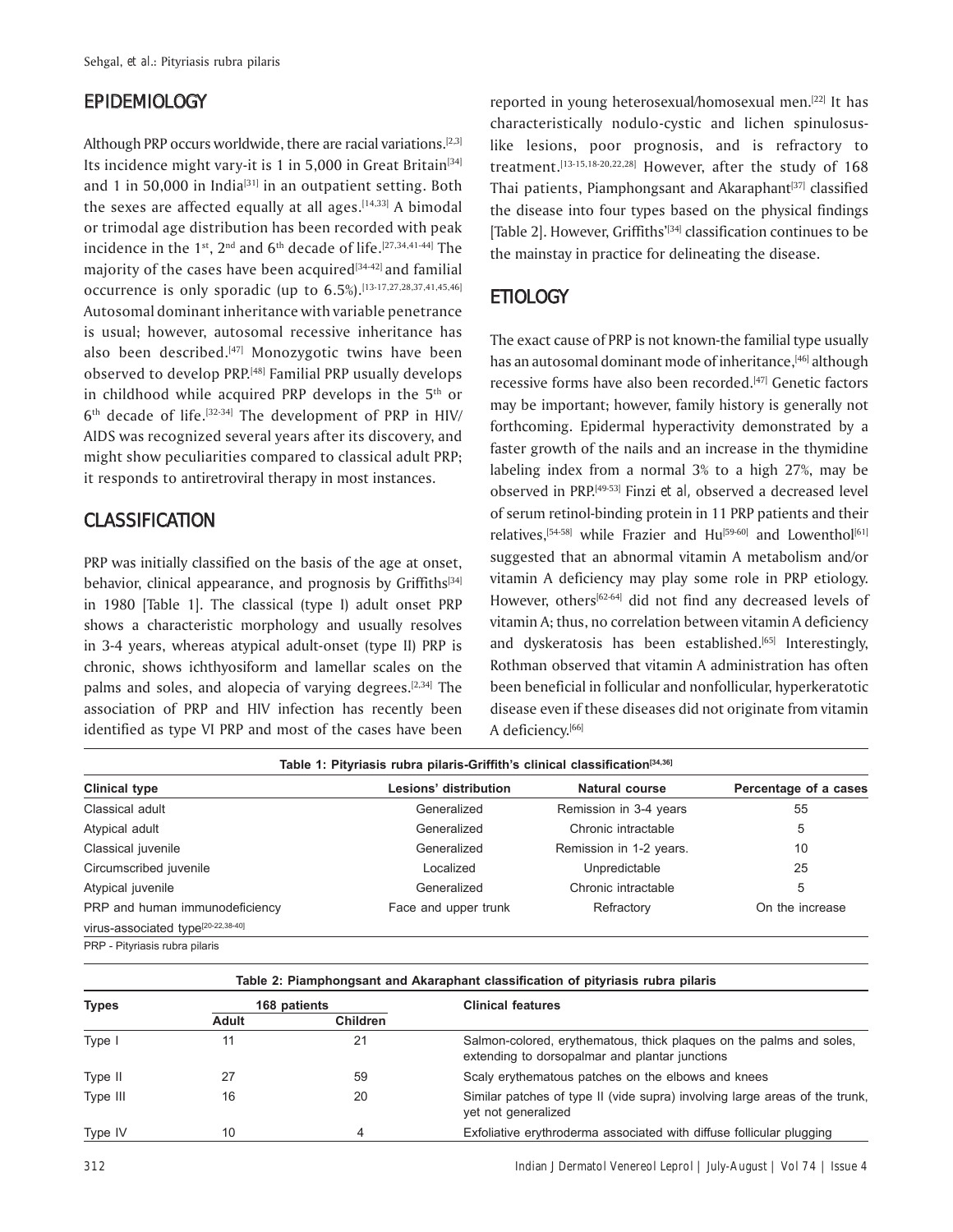Furthermore, bacterial superantigens have recently been incriminated in triggering some skin diseases including juvenile PRP.<sup>[67-70]</sup> This has been corroborated by the detection of bacterial superantigens in the course of acute throat infections (*Staphylococcus aureus* and group A β S*treptococcal pyogenes*), simultaneous appearance of lesions conforming to the morphology of childhood onset/juvenile PRP, and the disappearance of lesions following administration of appropriate antibiotics. In addition, significant increases in peripheral blood mononuclear cell (PBMCs) counts against *Staphylococcal* enterotoxin B *in vitro* might suggest hyperreactivity to some bacterial products, which may lead to childhood onset/juvenile PRP.[68]

### **CLINICAL FEATURES**

Adult onset PRP conforms to Griffiths<sup>[34]</sup> type I classical adult and type II atypical adult classifications, the former being the most common. In contrast to childhood onset juvenile PRP,<sup>[23]</sup> adult PRP typically starts on the face and scalp and promptly spreads in the cephalocaudal direction.<sup>[2,3]</sup>

**Type I classical adult onset PRP:** It is characterized by follicular hyperkeratotic papules that coalesce into large, scaly, erythematous plaques, palmoplantar keratoderma, diffuse furfuraceous scaling of the scalp sometimes progressing into erythroderma. $[2-4,24-28]$  The onset is usually acute and the eruptions begin on the head, neck and upper chest as discrete, follicular papules that often coalesce to form plaques with interfollicular erythema. The spread of the lesion is characteristically in the cephalocaudal direction. The face assumes a red-orange hue with mild to moderate ectropion. The affected skin is extremely rough to touch and feels like a file.<sup>[1]</sup> Prolonged erythema may cause resultant edema, and may precipitate a high output cardiac failure in the elderly. The palms and soles may acquire the appearance of a 'hyperkeratotic sandal', while the scalp reveals diffuse bran-like scaling. Should an erythroderma develop, a few sharply demarcated islands of unaffected skin [Figures 1A, B] are important diagnostic criteria.<sup>[2,3,71-76]</sup> Pruritus is uncommon; nail changes (if any) are marked by thickening and yellow-brown discoloration of the nail plate, subungual hyperkeratosis, and splinter hemorrhages.<sup>[2,3,77-79]</sup> Unlike psoriasis, nail dystrophy and pitting are minimal in PRP. The oral mucosa may be involved in a few patients, showing macular erythema, diffuse hyperkeratosis, and white streaks;<sup>[80]</sup> hair and teeth are normal.<sup>[2-4]</sup> Type I classical adult onset PRP runs a chronic course, three out of four cases may resolve in 1-3 years; relapses are usually uncommon.

**Type II atypical adult onset PRP:** It is an uncommon form

of the disease that develops in middle-aged adults with atypical morphological features deviating from those described above*.* These patients show an admixture of follicular hyperkeratosis and lamellar scaling [Figures 2A, B] on their skin surface.<sup>[2-4,24,81]</sup> Areas of eczematous changes can sometimes confuse the clinical picture. The classical cephalocaudal progression is conspicuous by its absence; the occurrence of erythroderma is also unusual.

**Type VI PRP (HIV-associated PRP):** The occurrence of PRP in HIV/AIDS shows certain peculiarities<sup>[20,38-40]</sup> such as a ëfiliformí pattern of keratosis on the face and upper trunk, accompanied by marked acne conglobata. This type is usually recalcitrant to conventional therapy and has a poor prognosis.[20-22,38-40] Other types are described in Table 1.

### **ASSOCIATED FINDINGS**

Adult PRP has been found to be associated with several cutaneous and noncutaneous disorders.[82-85] the exact significance of which is a matter of speculation. The associated disorders include vitiligo, lichen planus, alopecia universalis,<sup>[12]</sup> Kaposis varicelliform eruption,<sup>[86]</sup> seronegative arthritis,<sup>[87-90]</sup> myositis,<sup>[83]</sup> myasthenia gravis,<sup>[91]</sup> hypothyroidisim, $[82]$  celiac sprue, $[84]$  and other infections including HIV.[20,38-40] Infrequently, internal malignancies have been recorded in adult onset PRP.<sup>[92-95]</sup> However, prominent or increasing seborrhoeic keratoses seen in erythrodermic PRP does not necessarily imply an underlying malignancy.[85,96] An intense degree of erythema in erythrodermic PRP predisposes the individual to photosensitivity and worsening of the erythema has also been recorded with UVA and UVB.[97-99]

### HISTOPATHOLOGIC FINDINGS

Adult onset PRP displays distinctive histopathological findings, which may differ according to the stage and evolution of the lesions.<sup>[2,3]</sup> The salient criteria include: (a) alternating orthokeratosis and parakeratosis in both the vertical and horizontal directions, (b) hypergranulosis, (c), irregular acanthosis apparent in the form of short and broad rete-ridges, (d) thick suprapapillary plates, and (e) a sparse to moderate lymphocytic perivascular infiltrate in the dermis<sup>[27,42,49,71,100]</sup> [Figure 3]. The hair follicles are dilated and filled with a dense, horny plug [Figure 4]. Munro's microabscesses and suprapapillary thinning are conspicuously absent. The differential diagnosis may often be difficult in erythrodermic patients.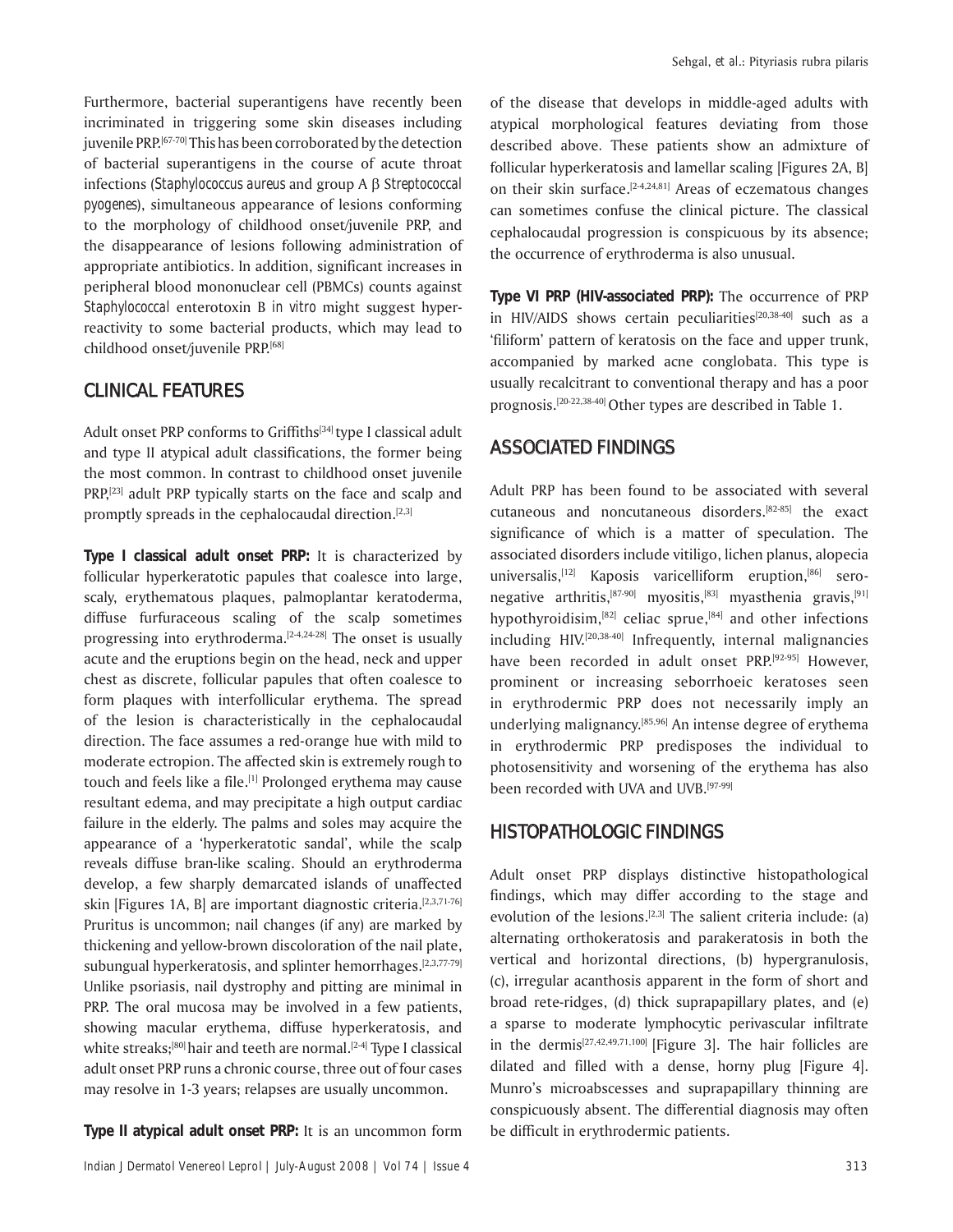

**Figure 1: (A) and (B) Adult onset pityriasis rubra pilaris: Type I classical adult, multiple, discrete erythemato-scaly acuminate papules, a few coalescing to form plaques. Intervening 'islands of sparing' are conspicuous**



**Figures 2: (A) and (B) Adult onset pityriasis rubra pilaris: Type II atypical adult, multiple, discrete erythemato-scaly papules/plaques**

Walsh *et al*,<sup>[101]</sup> found that dermatopathologist are the least (25%) accurate when scanning the sections prepared from biopsies of erythroderma of PRP origin. The dermis shows dilated capillaries with a mild to moderate infiltrate of lymphocytes and histiocytes. Acantholysis and focal acantholytic dyskeratosis have recently been recorded in adult PRP.[94,102-104] These histological parameters are unique and different from those seen in psoriasis; Magro and Crowson $^{[43]}$  found these features in 23 of the 32 biopsies from PRP. However, they were not found in any of the specimens of psoriasis.

Porter and Shuster<sup>[105]</sup> have been credited with the demonstration of increased epidermal replacement after they found an increase in the uptake of amino acids by the PRP lesions. Later on, several *in vivo* and *in vitro* autoradiography studies using titrated thymidine confirmed



**Figure 3: Adult onset pityriasis rubra pilaris: Type I classical adult, sections prepared from the biopsy of a papule (nonfollicular) depicting orthokeratosis, alternating parakeratosis, thick suprapapillary plate, short and broad rete-ridges and a mild nonspecifi c infl ammatory infi ltrate (H and E, X100)**



**Figure 4: Adult onset pityriasis rubra pilaris: Type II atypical adultsections prepared from the biopsy of a papule (follicular) showing in addition, keratotic plugging-an exquisite feature of the condition (H and E, X400)**

an increase in the labeling index of PRP epidermal cells when compared with normal, reflecting increased cell proliferation.[42,49,50,51,53,106] Electron microscopy revealed a decrease in the number of tonofilaments, desmosomes, and enlarged intercellular spaces.<sup>[49,107]</sup> The corneocytes are fusiform and show numerous pits.[107] Evidence of parakeratosis of the stratum corneum is seen as lipidlike vacuoles, incomplete keratinization, and remnants of nuclei.[58,107]

#### LABORATORY FINDINGS

Hematological and laboratory test results are usually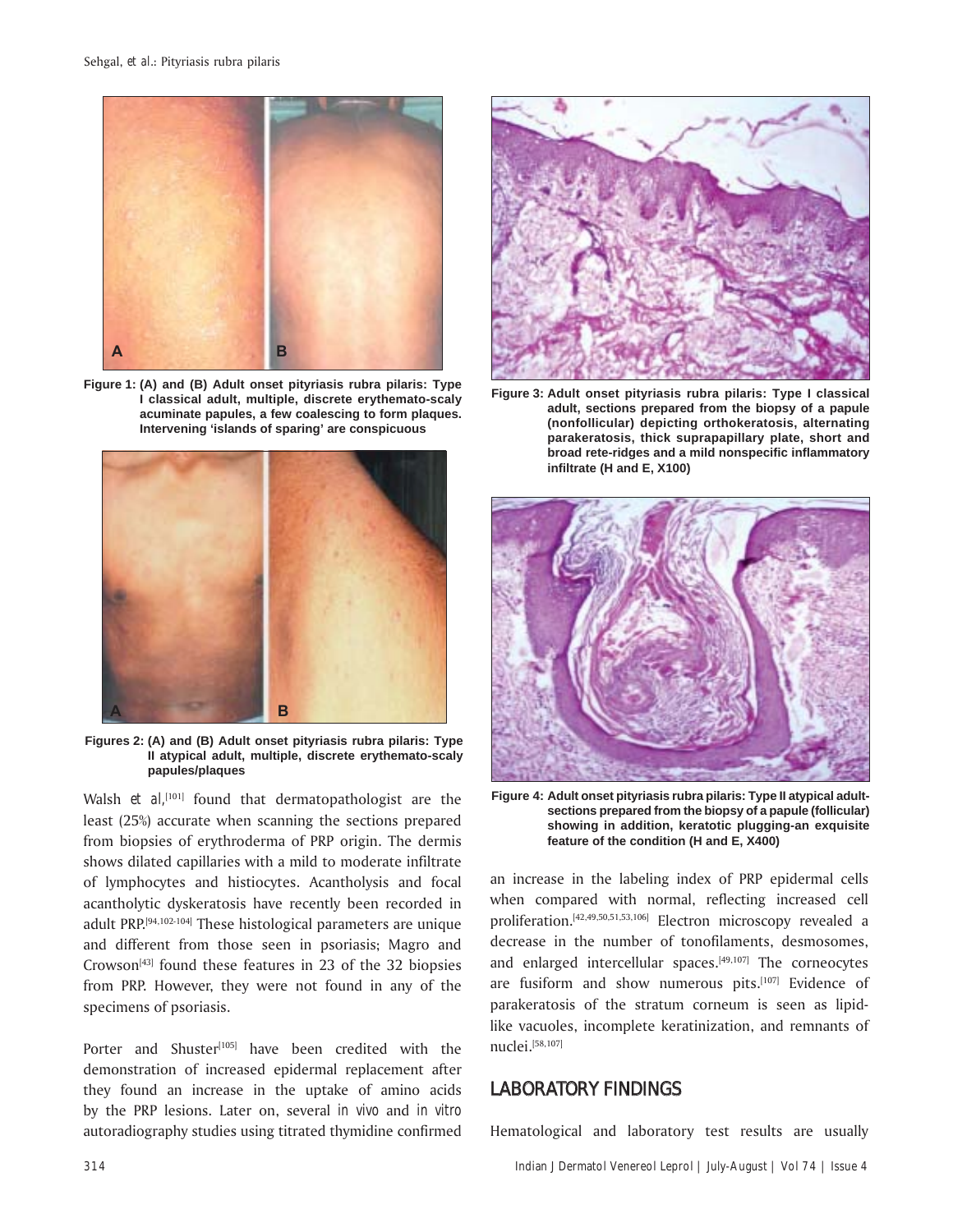within normal limits; the main emphasis remains on the histopathology. Plasma vitamin A and carotenoid levels are normal,<sup>[62-64]</sup> although retinal-binding protein may be

low<sup>[54]</sup> or normal.<sup>[55-58]</sup> Direct immunofluorescence tests with antibodies to human IgG, IgM, IgA and complement  $C_3$ were found to be negative in 15 adult PRP patients by Niemi

| Table 3: Treatment options in adult onset pityriasis rubra pilaris<br><b>Treatments of historical importance</b>                                                                                                                                                                                                                                                                                                           |                        |                                             |                                                                                                 |                                             |                                               |  |  |  |
|----------------------------------------------------------------------------------------------------------------------------------------------------------------------------------------------------------------------------------------------------------------------------------------------------------------------------------------------------------------------------------------------------------------------------|------------------------|---------------------------------------------|-------------------------------------------------------------------------------------------------|---------------------------------------------|-----------------------------------------------|--|--|--|
|                                                                                                                                                                                                                                                                                                                                                                                                                            |                        |                                             |                                                                                                 |                                             |                                               |  |  |  |
| Petter <sup>[131]</sup> , Gunther <sup>[132]</sup> ,<br>Gunther S, Alston W[133].<br>Randle, Diaz-Perez,<br>Winkelmann <sup>[134]</sup> , Winkelmann,<br>Thomas, Randle <sup>[135]</sup> ,<br>Kellum <sup>[136]</sup> Murray, Gilgor,<br>Lazarus<br>137]<br>Anonymous<br>I143]<br>Inflance<br>Inflance<br>Inflance<br>Inflance<br>Inflance<br>Inflance<br>Inflance<br>Inflance<br>Inflance<br>Inflance<br>Inflance<br>Infl | 1936,<br>1983,<br>1971 | Vitamin A                                   | 1,000,000 IU/per<br>day x/2 weeks                                                               | Good                                        | 2                                             |  |  |  |
| Ayres, Mihan, Scribner <sup>[138]</sup>                                                                                                                                                                                                                                                                                                                                                                                    | 1979                   | Vitamins A and E                            | 500,000 IU +<br>200-400 IU                                                                      | Synergism of<br>vitamins A and E            | A report                                      |  |  |  |
| Skinner, Rosenberg,                                                                                                                                                                                                                                                                                                                                                                                                        | 1981                   | Cod liver oil                               | $1-3$ mL/day                                                                                    | Worthwhile                                  | Case report / letter                          |  |  |  |
| Pucevich, Kaplan <sup>[140]</sup>                                                                                                                                                                                                                                                                                                                                                                                          |                        |                                             |                                                                                                 |                                             |                                               |  |  |  |
| Brunsting Sheard <sup>[141]</sup>                                                                                                                                                                                                                                                                                                                                                                                          | 1941                   | Habibul liver oil                           | $1-3$ mL/day                                                                                    | Good                                        |                                               |  |  |  |
| Weiner, Levin <sup>[142]</sup>                                                                                                                                                                                                                                                                                                                                                                                             | 1943                   | Carotene                                    |                                                                                                 | Good in some<br>cases only                  |                                               |  |  |  |
| Webster and Falk <sup>[175]</sup>                                                                                                                                                                                                                                                                                                                                                                                          | 1952                   | <b>ACTH +Vitamin A</b>                      | 1,000,000 IU of<br>Vitamin $A + 10-20$ units<br>Adreno cortico trophic<br>hormone/week          | Favorable                                   | 2 patients                                    |  |  |  |
| Irgang[178]                                                                                                                                                                                                                                                                                                                                                                                                                | 1968                   | Ascorbic acid                               | Oral and I/M<br>500 mg to 1 gm                                                                  | Useful in<br>isolated cases                 |                                               |  |  |  |
| Watt and Jilson <sup>[179]</sup>                                                                                                                                                                                                                                                                                                                                                                                           | 1965                   | Pencillin and<br>antitubercular drugs       | Penicillin V 1 g/day<br>plus usual anti<br>tubercular regimen                                   | Equivocal                                   | 6 patients                                    |  |  |  |
| Modern treatments for adult onset PRP                                                                                                                                                                                                                                                                                                                                                                                      |                        |                                             |                                                                                                 |                                             |                                               |  |  |  |
| Kirby, Watson R[156],<br>Herbst Vogelbruch,<br>Ehnis, Kiehl, Kapp, Weiss[157]                                                                                                                                                                                                                                                                                                                                              | 2000<br>2000           | Retinoid +UV light                          | Acetretin + UVA: 1<br>$(0.75 \text{ mg/kg/day})$<br>acetretin + narrowband<br>$UV-B$ (Re-TL-01) | Favorable<br>Favorable                      | Case report/ letter<br>A case report / letter |  |  |  |
| Hofer, Mullegger, Kerl,<br>Wolf <sup>[158]</sup> Neess, Hinrichs,<br>Dissemond, Herrmann,<br>Poswig, Servera-Llanras<br>$et a^{[161]}$                                                                                                                                                                                                                                                                                     | 1999<br>2000           | <b>PUVA</b>                                 | Extracorporeal<br>photo-chemotherapy                                                            | Mild to moderate<br>good in<br>erythroderma | Case report/ letter 1                         |  |  |  |
| Lamar and Gaethe <sup>[162]</sup><br>Duncan, Imaeda, Milstone <sup>[168]</sup>                                                                                                                                                                                                                                                                                                                                             | 1964<br>1998           | Methotrexate                                | 5-30 mg/week                                                                                    | Equivocal good<br>to mild                   | Case report/ review                           |  |  |  |
| Ahmed and Moy <sup>[169]</sup><br>Gendler <sup>[171]</sup>                                                                                                                                                                                                                                                                                                                                                                 | 1981<br>1984           | Azothioprine                                | 50-200 mg/day                                                                                   | Good                                        | <b>Review</b>                                 |  |  |  |
| Rosenbach and Lowe <sup>[172]</sup><br>Meyer and van<br>Voorst Vader[174]                                                                                                                                                                                                                                                                                                                                                  | 1993<br>1989           | Cyclosporine                                | < 5 mg/kg/day                                                                                   | Good in<br>recalcitrant PRP                 | Case report/letter<br>case report             |  |  |  |
| Lim and Tham <sup>[41]</sup>                                                                                                                                                                                                                                                                                                                                                                                               | 1991                   | Systemic prednisolone                       | $20-60$ mg/day                                                                                  | Useful only in<br>some cases                | 4                                             |  |  |  |
| Brice, Spencer <sup>[55]</sup><br>Pavlidakey, Hashimoto,<br>Savoy, Heller, Iacobelli,<br>Barfield <sup>[180]</sup>                                                                                                                                                                                                                                                                                                         | 1985<br>1985           | Stanozolol                                  | 2 mg/day                                                                                        | Good result in<br>some cases                | Letter<br>case report                         |  |  |  |
| van de kerkhof and<br>de Jong[181] Thiers [183]                                                                                                                                                                                                                                                                                                                                                                            | 1991<br>1997           | Calcipotriol                                | Topical ointment<br>applied daily                                                               | Same cases<br>may respond                   | Case report/ letter                           |  |  |  |
| Coras, Vogt, Ulrich,<br>Landthaler, Hohenleutner, [184]                                                                                                                                                                                                                                                                                                                                                                    | 2005                   | Fumaric acid                                | *Recommended<br>dosages                                                                         | Claimed to<br>be useful                     |                                               |  |  |  |
| Haenssle, Bertsch, Emmert,<br>Wolf, Zutt <sup>[185]</sup>                                                                                                                                                                                                                                                                                                                                                                  | 2004                   | Extracorporeal photo-<br>chemotherapy (ECP) | 2 Joule/cm <sup>2</sup> /,<br>monthly interval on<br>2 consecutive days                         | Good results<br>in isolated<br>cases        |                                               |  |  |  |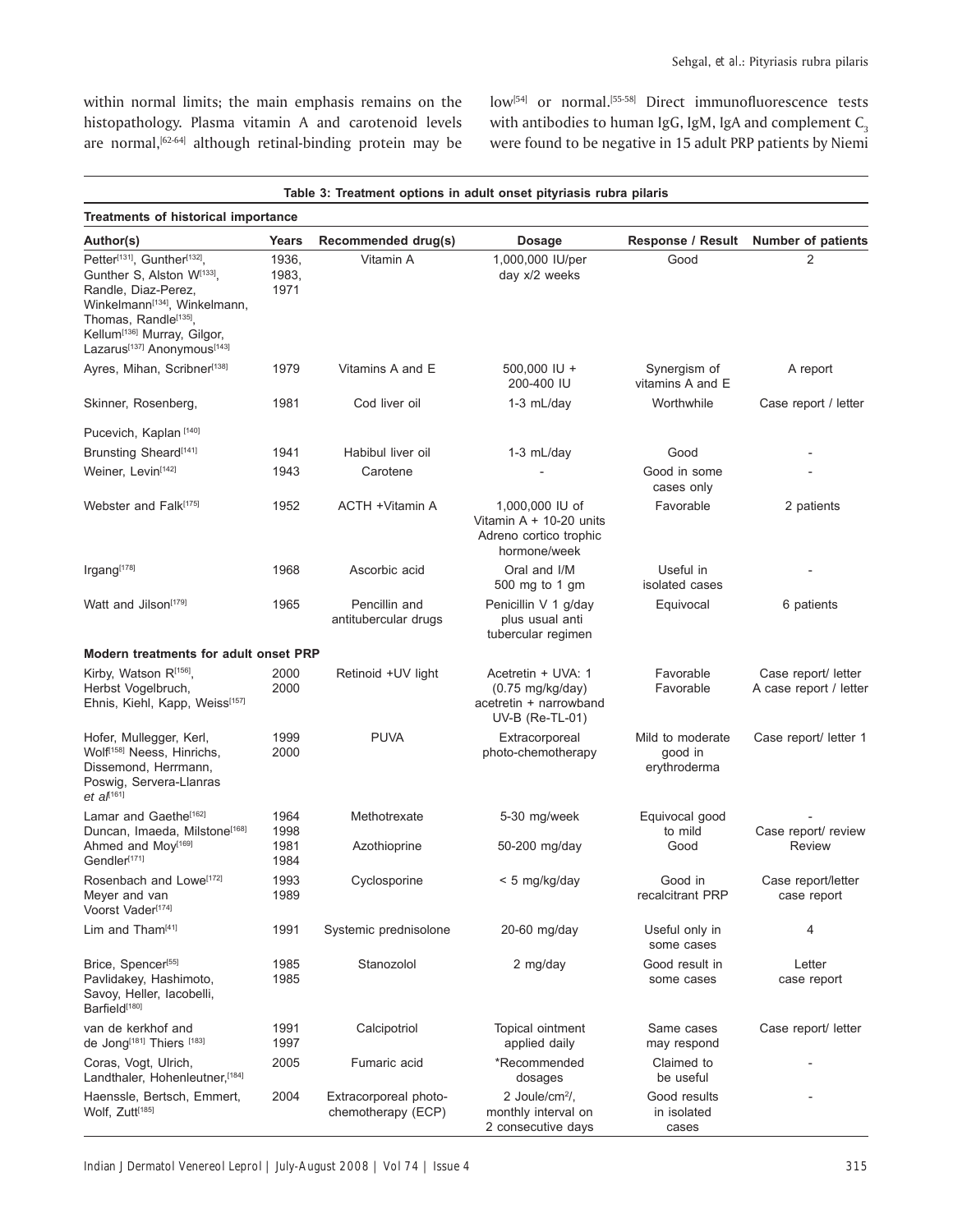*et al.*[42] However, immunoelectrophoresis of the scales from PRP demonstrated the presence of only IgG, while psoriatic scales had IgG, IgA and C<sub>3.</sub>[108] Takematsu *et al,*[109,110] recorded normal levels of leukotriene  $B_4$  but low levels of anaphylotoxins in scale extracts from PRP. Other studies have been done on HLA typing, $[42]$  direct immunofluorescence, $[42]$ keratin monoclonal antibodies,<sup>[15]</sup> parathyroid hormone levels,<sup>[111]</sup> and a western blot analysis of the skin,<sup>[15]</sup> but these studies only have academic significance.

### **DIAGNOSIS**

Until the disease is well-developed, it may be difficult to diagnose with full confidence. However, repeated observations and a few biopsies may confirm the diagnosis.[2-4,24,112-116] Atypical (type II) PRP may be more difficult to diagnose than classical adult onset (type I) PRP. Follicular hyperkeratosis on the back of the fingers, orangecolored eruptions with intervening areas of normal skin 'islands of sparing' and/or palmoplantar keratoderma are features of classical adult onset PRP; they are ill defined in atypical adult PRP. $[2-4,117]$  The differential diagnosis of adult onset PRP usually includes psoriasis.[2,4,118] The absence of Auspitz and candle grease signs is an instant clinical diagnostic clue.[2,3] Erythrodermic PRP can be confused with other forms of erythroderma $[119]$  and skin biopsy of such patients can confirm PRP only on an exclusion basis.<sup>[101]</sup> Arthropathic PRP is unusual to record.<sup>[120]</sup> Resolving PRP may mimic seborrhoeic dermatitis<sup>[2]</sup> or erythema gyratum repens.[17,121] PRP may be a cutaneous marker of internal malignancy,[92,93,95,122] leukemia,[93] metastatic carcinoma,<sup>[92]</sup> or Sezary syndrome<sup>[123]</sup> in adults, which may follow after a variable length of time. Interestingly, cutaneous T-cell lymphoma and Sezary's syndrome also form a differential diagnosis of erythrodermic PRP.[124,125] Rarely, dermatomyositis may develop skin eruptions akin to the adult onset PRP.[126-130] Heteroduplex analysis of T-cell receptor gamma gene arrangements may be a newer adjuvant diagnostic tool in skin biopsies from erythrodermas.<sup>[128]</sup>

## **TREATMENT OPTIONS**

The diagnosis and treatment of PRP have always been a source of great interest. There is no acclaimed treatment for PRP at present. Thus, affected individuals often visit and change many treating dermatologists to alleviate their signs and symptoms. More often than not, it is an exercise in futility as the treating physician/dermatologist too is in dilemma. Several treatment<sup>[131-191]</sup> options have been *in voque* and are tabulated below [Table 3].

Narrowband UV-B with oral retinoids has been useful in some cases.<sup>[182,187]</sup> Topical calcipotriol<sup>[138]</sup> and tacalcitol have also given promising results in some patients. HIVassociated PRP is more recalcitrant but antiretroviral drug therapy has caused alleviation of the symptoms and may even cause complete regression in such patients.<sup>[188]</sup> Methotrexate has been found to be moderately effective. In an attempt to explore an ideal therapy, newer treatment options like biologicals (infliximab), calineurin inhibitors (pimecrolimus) etc. are being tried in PRP.[192,193] The use of emollients to symptomatically improve the condition may also be useful. It is imperative to record at this point in time, that several treatment options that have been used so far may not be satisfactory as no organized drug trials are available. Nevertheless, isotretinoin, a retinoid, seems to be a plausible option.[149,154,189-191]

The historical and epidemiological perspectives of adult onset PRP as well as its etiology have been described. Microscopic pathology and its variations have been clearly defined, emphasizing its role in supplementing clinical diagnosis and treatment has been facilitated by the inclusion of a table for decision-making.

### **REFERENCES**

- 1. Tarral C. General psoriasis-desquamation from the parts covered by hair. In: Rayer P, editor. A theoretical and practical treatise on the diseases of the skin. 2<sup>nd</sup> ed, London: Baillere; 1835. p. 648-9.
- 2. Griffiths WA, Judge MR, Leigh IM. Disorders of keratinizationpityriasis rubra Pilaris. In: Champion RH, Burton JL, Burns DA, *et al*, editors. Text Book of dermatology, 6<sup>th</sup> ed. London: Blackwell Science; 1988. p. 1539-45.
- 3. Gold Smith LA, Baden HP. Pityriasis rubra pilaris. In: Freeberg IM, Eisen AZ, Wolff K, *et al,* editors. Dermatology in general medicine. Vol 1 6<sup>th</sup> ed. London: Mc-Graw Hill Publication; 2003. p. 442-4.
- 4. Albert MR, Mackool BT. Pityriasis rubra pilaris. Int J Dermatol 1999;38:1-11.
- 5. White KL. Pityriasis rubra pilaris. Dermatol Online J 2003;9:6.
- 6. Vijayalakshmi AM, Malika A. Pityriasis rubra pilaris. Indian Pediatr 2003;40:432-3.
- 7. Selvaag E, Haederstel M, Thomsen K. Pityriasis rubra pilaris: A retrospective study of 12 patients. J Eur Acad Dermatol Veneraol 2000;14:514-5.
- 8. Sehgal VN, Bajaj P, Jain S. Pityriasis rubra pilaris -report of four cases. J Dermatol 2000;27:174-7.
- 9. Sorensen KB, Thestrup-Pedersen K. Pityriasis rubra pilaris: A retrospective analysis of 43 patients. Acta Derm Venereol 1999;79:405-6.
- 10. Varma S. Logan RA. Exanthematic pityriasis rubra pilaris. Br J Dermatol 1999;141:769-71.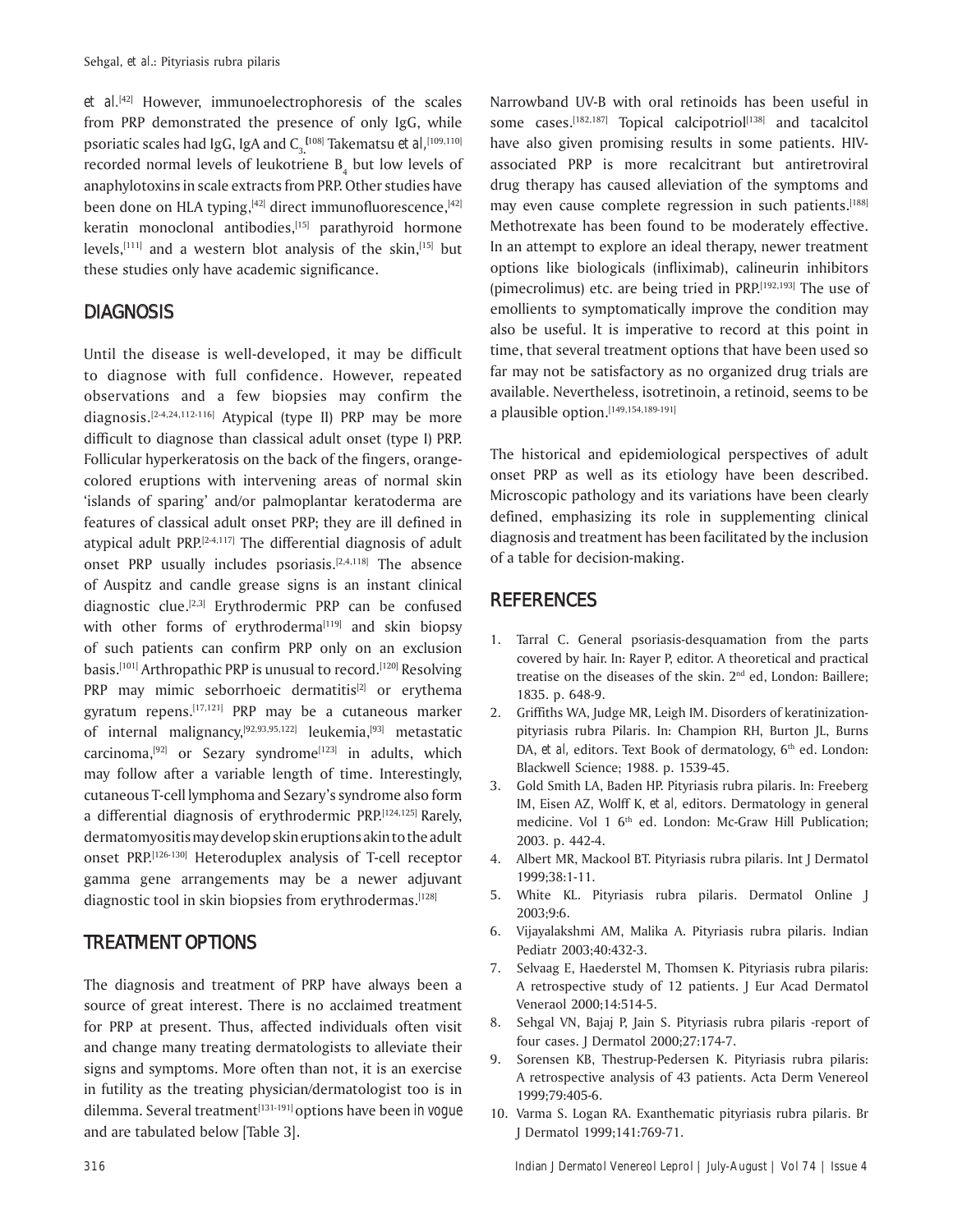- 11. Clayton BD, Jorizzo JL, Hitchcock MG, Fleischer AB Jr, Williford PM, Feldman SR, *et al.* Adult pityriasis rubra pilaris: A 10 year case series. J Am Acad Dermatol 1997;36:959-64.
- 12. Cecchi R, Giomi A, Tuci F, Bartoli L, Seghieri G*.* Pityriasis rubra pilaris, lichen planus, alopecia universals and vitiligo in a single patients with chronic viral hepatitis C. Dermatology 1994;188:239-40.
- 13. Griffiths A. Pityriasis rubra pilaris Etiologic considerations*.*  J Am Acad Dermatol 1984;10:1086-8.
- 14. Sehgal VN, Jain S, Kumar S, Bhattacharya SN, Sardana K, Bajaj P. Familial pityriasis rubra pilaris (Adult classic - I): A reports of 3 cases in a single family. Skinmed Dermatol clin 2002;1**:**161-4.
- 15. Vanderhooft SL, Francis JS, Holbrook KA, Dale BA, Fleckman P*.* Familial pityriasis rubra pilaris. Arch Dermatol 1995;131**:**448-53.
- 16. Holden CA, Curley RK. Down's syndrome and pityriasis rubra pilaris. Clin Exp Dermatol 1989;14**:**332.
- 17. Hazini AR, Rongioletti F, Rebora A. Pityriasis rubra pilaris and vitiligo in Down's syndrome. Clin Exp Dermatol 1988;13**:**334-5.
- 18. Bonomo RA, Korman N, Nagashima-Whalen L Briggs J, Graham R, Salata RA*.* Pityriasis rubra pilaris: An unusual cutaneous complication of AIDS. Am J Med Sci 1997;314**:**118-21.
- 19. Misery I, Faure M, Claidy A. Pityriasis rubra pilaris and HIV infection- type 6 pityriasis rubra pilaris. Br J Dermatol 1996;135:1008-9.
- 20. Miralles ES, Nunez M, De Las Heras ME, Perez B, Moreno R, Ledo A*.* Pityriasis rubra pilaris and HIV infection. Br J Dermatol 1995;133**:**990-3.
- 21. Resnick SD, Murrel DF, Woosley JT. Pityriasis rubra pilaris, acne conglobata, and elongated follicular spines: An HIV associated follicular syndrome. J Am Acad Dermatol 1993;29**:**283.
- 22. Blauvelt A, Nahass GT, Pardo RJ, Kerdel FA*.* Pityriasis rubra pilaris and HIV infection. J Am Acad Dermatol 1991;24**:**703-5.
- 23. Sehgal VN, Srivastava G. (Juvenile) pityriasis rubra pilaris. Int J Dermatol 2006;45:438-46.
- 24. Devergie A. Traité pratique des maladies de la peau. (In French) Paris: Masson; 1857. p. 454-64.
- 25. Besnier E. Observation pour server a historic clinique du, pityriasis rubra pilaris (In French). Am Dermatol Syphil *(*Paris*)*  1889;10:253-87.
- 26. Bergeron JR, Stone OJ. Follicular occlusion triad in a follicular blocking disease (pityriasis rubra pilaris). Dermatologica 1968;136**:**362-7.
- 27. Davidson CL Jr, Winkelman RK, Kierland RR. Pityriasis rubra pilaris: A follow up study of 57 patients. Arch Dermatol 1969;100**:**175-8.
- 28. Kint A, De Bie S, Geerts ML, T'Kint R. Pityriasis rubra pilaris: A familial condition. Arch Belg Dermatol Syphilgr 1972;28**:**371-6.
- 29. Binnick SA. Pityriasis rubra pilaris. Int J Dermatol 1979;18**:**587-8.
- 30. Fox BJ, Odom RB. Papulo squamous disease: A review. J Am Acad Dermatol 1985;12**:**597-624.
- 31. Sehgal VN, Jain MK, Mathur RP. Pityriasis rubra pilaris in Indians. Br J Dermatol 1989;121**:**821-2.
- 32. Griffiths WA. Pityriasis rubra pilaris: A historical approach. Trans St Johns Hosp Dermatol Soc 1975;61**:**58-69.
- 33. Griffiths WA. Pityriasis rubra pilaris: An historical approach 2, Clinical features. Clin Exp Dermatol 1976;1**:**37-50.
- 34. Griffiths WA. Pityriasis rubra Pilaris. Clin Exp Dermatol 1980;5**:**105-12.
- 35. Gelmetti C, Cerri D. Pityriasis rubra pilaris-the problems of its classification. J Am Acad Dermatol 1990;23**:**1186-8.
- 36. Griffiths WA. Pityriasis rubra pilaris-the problems of its classification. J Am Acad Dermtol 1992;26**:**140-2.
- 37. Piamphongsant T, Akaraphant R. Pityriasis rubra pilaris: A new proposed classification. Clin Exp Dermtol 1994;19**:**134-8.
- 38. Martin AG, Weaver CC, Cockerell CJ, Bergcr TG*.* Pityriasis rubra pilaris in the setting of HIV infection: Clinical behavior and association with explosive cystic acne. Br J Dermatol 1992;126**:**617-20.
- 39. Sanchez-Regana M, Fuentes CG, Creus L, Salleras M, Umbert P*.* Pityriasis rubra pilaris and HIV infection: A part of the spectrum of HIV-associated follicular syndrome. Br J Dermatol 1996;135**:**1008-9.
- 40. Gonzalez-Lopez A, Velasco E, Pozo T, Del Villar A*.* HIVassociated pityriasis rubra pilaris responsive to triple antiretroviral therapy. Br J Dermatol 1999;140**:**931-4.
- 41. Lim JT, Tham SN. Pityriasis rubra pilaris in Singapore. Clin Exp Dermatol 1991;16**:**181-4.
- 42. Niemi KM, Kousa M, Storgards K, Karvonen J. Pityriasis rubra pilaris: A clinico- pathological study with a special reference to autoradiography and histocompatibility antigens. Dermatologica 1976;152**:**109-18.
- 43. Magro CM, Crowson AN. The clinical and histomorphological features of pityriasis rubra pilaris: A comparative analysis with psoriasis. J Cutan Pathol 1997;24:416-24.
- 44. Jacky WK. Pityriasis rubra Pilaris in Black South Africans. Clin Exp Dermatol 1999;24**:**160-3.
- 45. Gelmeti C, Schiuma AA, Cerri D, Gianotti F*.* Pityriasis rubra pilaris in childhood: A long term study of 29 cases. Pediatr Dermatol 1986;3**:**446-51.
- 46. Betjkmann DB, Bith, Heuyer. Pityriasis rubra pilaris familial. Am Dermatol Syphiligr *(*Paris*)* 1910;1**:**609-19.
- 47. Wells RS. In Discussion on Borrie P. Pityriasis rubra pilaris treated with Methotrexate. Br J Dermatol 1967;79**:**115-6
- 48. Knudsen EA. Pityriasis rubra pilaris in identical twins. Br J Dermatol 1958;70**:**27-9
- 49. Braun-Falco O, Ryckmanns F, Schmoeckel C, Landthaler M. Pityriasis rubra pilaris: A clinico pathological and therapeutic study with special reference to histochemistry, radiography and electron microscopy. Arch Dermatol Res 1983;275**:**287-95.
- 50. Harper RA, Risplfr J. Pityriasis rubra pilaris epidermal cell *in vitro*: A comparison with normal and psoriatic cells. Arch Dermatol Res 1977;260**:**253-5.
- 51. Ralfs IG, Dawber RP, Ryan TJ, Wright NA*.* Pityriasis rubra pilaris-epidermal cell kinetics Br J Dermatol 1981;104:249-52.
- 52. Kanitakis J, Hoyo E, Chouvet B, Thivolet J, Faure M, Claudy A. Keratinocyte proliferation in epidermal keratinocyte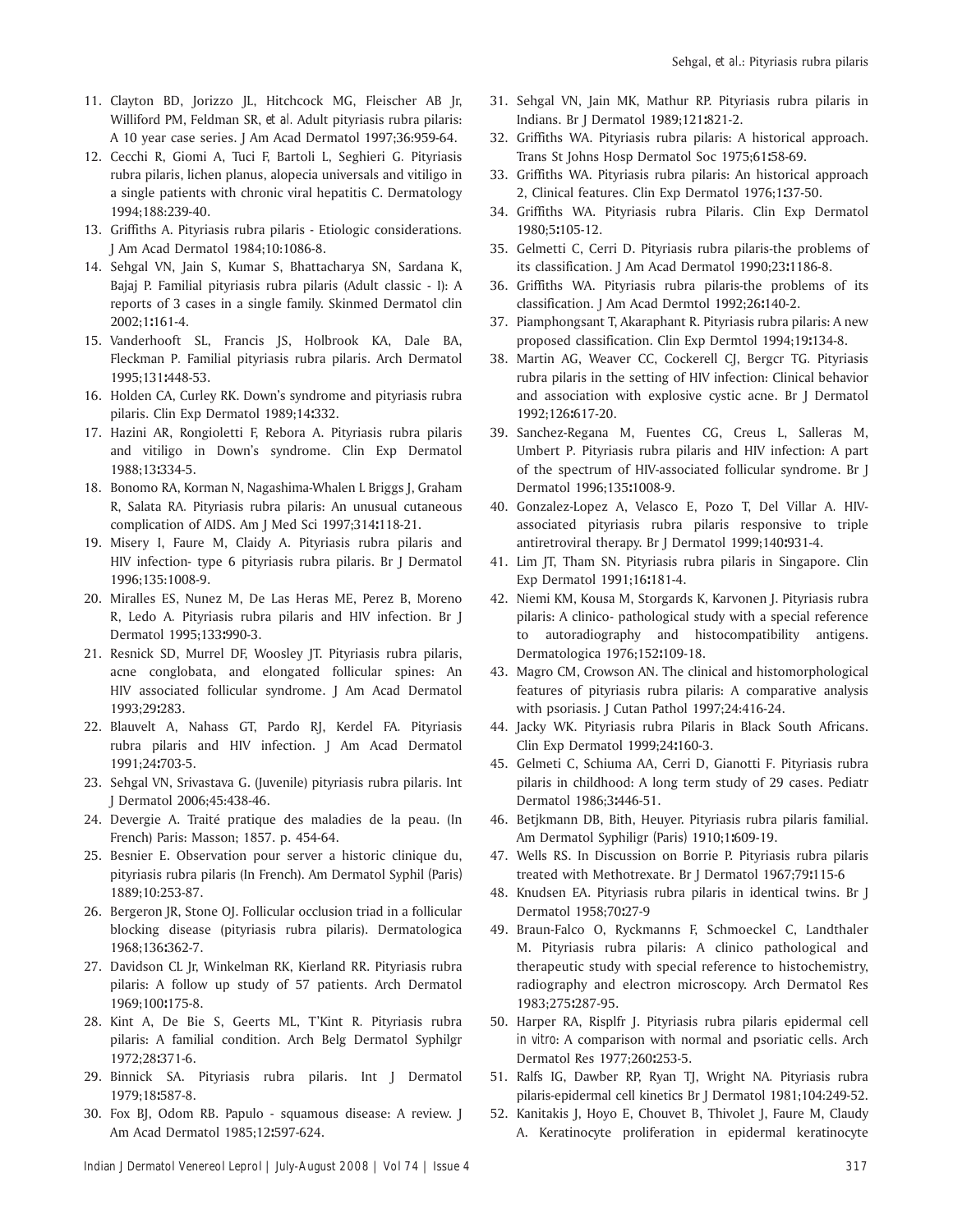disorders evaluated through PCNA/ Cyclin immunolabelling and AGNOR counting. Acta Derm Venerol 1993;73**:**370-5.

- 53. Griffiths WA, Pieris S. Pityriasis rubra pilaris: An autoradiographic study. Br J Dermatol 1982;107**:**665-7.
- 54. Finzi AF, Altomare G, Bergamaschini L, Tucci A. Pityriasis rubra pilaris and retinol binding protein. Br J Dermatol 1981;104**:**253-6.
- 55. Brice SL, Spencer SK. Stanozolol in the treatment of pityriasis rubra pilaris. Arch Dermatol 1985;121**:**1105-6.
- 56. Van Voorst Vader PC, Van Oostveen F, Houthoff HJ, Marrink J. Pityriasis rubra pilaris, Vitamin A and Retinol binding protein: A case study. Acta Derm Venereol 1984;64**:**430-2.
- 57. Stoll DM, King LE Jr, Chytil F. Serum levels of retinol binding protein in patients with pityriasis rubra pilaris. Br J Dermatol 1983;108:375.
- 58. Kanerva L, Lauharanta J, Niemi KM, Lassus A. Ultrastructure of pityriasis rubra pilaris with observation during retinoid treatment. Br J Dermatol 1983;108**:**653-63.
- 59. Frazier CN, Hu CK. Cutaneous lesions associated with a deficiency of vitamin A in man. Arch Intern Med. 1931;48**:**507-14.
- 60. Frazier CN., Hu CK. Nature and distribution according to age of cutaneous manifestation of vitamin A deficiency: A study of 207 cases. Arch Dermatol Syphilol 1936;33**:**825-52.
- 61. Lowenthal LJ. A new cutaneous manifestation in the syndrome of vitamin A deficiency. Arch Dermatol Syphilol 1933;28**:**700-8.
- 62. Cornbleet T. Liver Vitamin A in Darier's and Davergies disease. J Invest Dermatol 1954;23**:**71-3.
- 63. Gross DA, Landay JW, Newcomer VD. Pityriasis rubra pilarisreport of a case and analysis of the literature. Arch Dermatol 1969;99**:**710-6.
- 64. Griffiths WA. Vitamin A and pityriasis rubra pilaris. J Am Acad Dermatol 1982;7**:**555.
- 65. Mier PD, Van Den Hurk J, Van Rossen E. Plasma vitamin A levels in dyskeratosis. Br J Dermatol 1975;92**:**73-5.
- 66. Rothman S. Physiology and biochemistry of the skin. Chicago: University of Chicago Press; 1954. p. 382-90.
- 67. Skov L, Baadsgaard O. Superantigens: Do they have a role in skin diseases? Arch Dermatol 1995;131:829-32.
- 68. Yamamoto T, Yokoyama A. Lymphocyte response to superantigen in a patient with childhood-on-set pityriasis rubra pilaris. Int J Dermatol 1999;38**:**639-40.
- 69. Betlloch I, Ramon R, Silvestre JF, Carnero L, Albares MP, Banuls J. Acute juvenile pityriasis rubra pilaris: A superantigen mediated disease? Pediatr Dermatol 2001**;**18**:**411-4.
- 70. Barr RJ, Young EM Jr. Psoriasiform and Papulosquamous disorders. J Cutan Pathol 1985;12:412-25.
- 71. Mohrenschlager M, Abeck D. Further clinical evidence for involvement of bacterial superantigens in juvenile pityriasis rubra pilaris (PRP): Report of two new cases. Pediatr Dermatol 2002;19:569.
- 72. Shahidullah H, Aldridge RD. Changing forms of Juvenile pityriasis rubra pilaris. Clin Exp Dermatol 1994;19**:**254-6.
- 73. Pankajan R. Vinod Kumar CH, Rajendran V, Ramesh K, Anandadasan PK, Bhatia VN, *et al.* Pityriasis rubra pillars with leprophobia. Int J Lepro Other Micobact Dis 1987;55**:**555-6.
- 74. Koehn GG. Dermanatic follicular plugging in pityriasis rubra pilaris. J Am Acad Dermatol 1990;23**:**526-7.
- 75. Castanet J, Lacour JP, Perrin C, Brun P, Ortonne JP. Juvenile pityriasis rubra pilaris associated with hypogammaglobulinaemia and furunculosis. Br J Dermatol 1994;131**:**717-9.
- 76. Selvaag E, Haedersdal M, Thomsen K. Pityriasis rubra pilaris: A retrospective study of 12 patients. J Eur Acad Dermatol Venereol 2000;14**:**514-5.
- 77. Mortimer PS, Dawber RP. Dermatologic disease of the nail unit other than psoriasis and lichen planes. Dermatol Clin 1985;3**:**401-7.
- 78. Sonnex TS, Dawber RP, Zachary CB, Millard PR, Griffiths AD. The nails in adult type I pityriasis rubra pilaris: A comparison with psoriasis and sezary syndrome and psoriasis. J Am Acad Dermatol 1986;15:956-60.
- 79. Lambert DG, Dalac S. Nail changes in type 5 Pityriasis rubra Pilaris. J Am Acad Dermatol 1989;21**:**811-2.
- 80. Baden HP, Roth SI. Oral Lesions in pityriasis rubra pilaris*.*  Oral Surg Oral Med Oral Pathol 1968;25**:**691-4.
- 81. Boyd AS, Zemtsov A, Neldner KH. Pityriasis rubra pilaris presenting as subacute cutaneous lupus erythematosus. Cutis 1993;52**:**177-9.
- 82. Tunnessen WW Jr, Nieburg PI, Voorhess ML. Hypothyroidism and pityriasis rubra pilaris: Response to thyroid hormone. J Pediatr 1976;88**:**456-8.
- 83. Aguilar AR, Gomez F, Balsa FT, Framil JP, Oubina PN. Pityriasis rubra pilaris with muscle and joint involvement. Dermatologica 1973;146**:**361-6.
- 84. Randle HW, Winkelmann RK. Pityriasis rubra pilaris and celiac sprue with malabsorption. Cutis 1980;25**:**626-7.
- 85. Cohen PR, Prystowsky JH. Pityriasis rubra pilaris: A review of diagnosis and treatment. J Am Acad Dermatol 1989;20**:**801-7.
- 86. Ng SK, Ang CB, Tham A. Kaposi's varicelliform eruption in a patient with pityriasis rubra pilaris. J Am Acad Dermatol 1992;27**:**263.
- 87. Lister RK, Perry JD, Cerio R. Pityriasis Rubra Pilaris and seronegative polyarthritis. Br J Dermatol 1997;137**:**318-9.
- 88. Conaghan PG, Sommer S, McGonagle D, Veale D, Waldmann H, Hale G *et al.* The relationship between pityriasis rubra Pilaris and inflammatory arthritis: Case report and response of the arthritis to anti-tumor necrosis factor immunotherapy. Arthritis Rheum 1999;42**:**1998-2001.
- 89. Behr FD, Bangert JL, Hansen RC. Atypical pityriasis rubra pilaris associated with arthropathy and osteoporosis: a case report with 15-year follow-up. Pediatr Dermatol 2002;19**:**46-51.
- 90. Nakafusa J, Misago N, Narisawa Y. Pityriasis rubra pilaris in association with polyarthritis. Dermatology 2002;205**:**298-300.
- 91. Waldorf DS, Hambrick GW Jr. Vitamin-A responsive pityriasis rubra pilaris with myasthenia gravis. Arch Dermatol 1965;92**:**424-7.
- 92. Sanchez-Regana M, Lopez-Gil F Salleras M, Umbert P*.*  Pityriasis rubra pilaris as the initial manifestation of internal neoplasia. Clin Exp Dermatol 1995;20**:**436-8.
- 93. Reinhardt LA, Rosen T. Pityriasis rubra pilaris as initial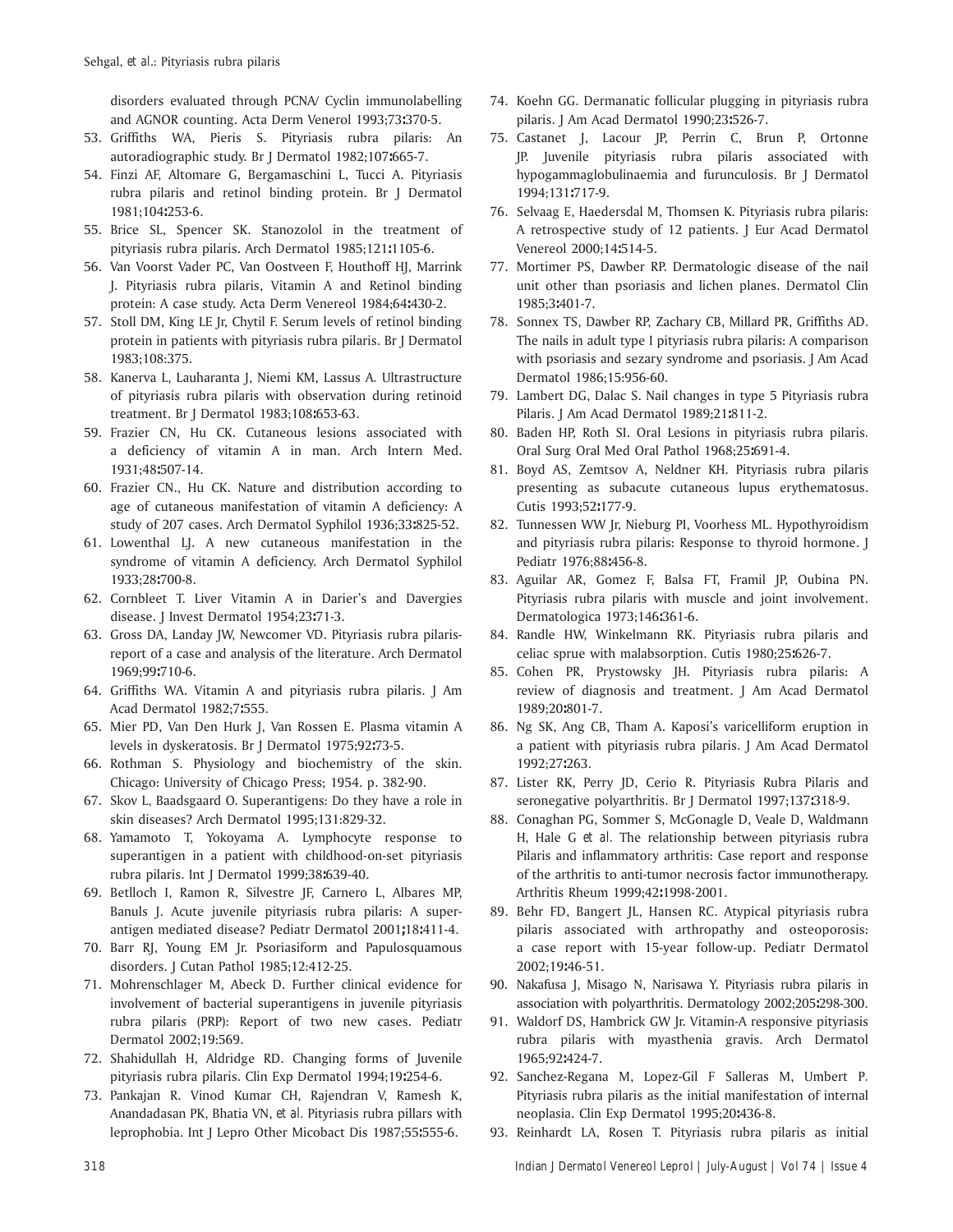manifestation of leukemia. Cutis 1983;31**:**100-2.

- 94. Tannenbaum CB, Billick RC, Srolovitz H. Multiple cutaneous malignancies in a patient with pityriasis rubra pilaris and focal acantholytic dyskeratosis. J Am Acad Dermatol 1996;35**:**781-2.
- 95. Huynh NT, Hunt MJ, Cachia AR, Veness MJ. Merkel cell carcinomas and multiple cutaneous squamous cell carcinomas in a patient with pityriasis rubra pilaris. Austalas J Dermatol 2002;43**:**48-51.
- 96. Schwengle LE, Rampen FH. Eruptive seborrheic keratoses associated with erythrodermic pityriasis rubra pilaris: Possible role of retinoid therapy. Acta Dermatol Vernereol 1988;68:443-5.
- 97. Kaskel P, Peter RU, Kerscher M. Phototesting a phototherapy in pityriasis rubra pilaris. Br J Dermatol 2001;144**:**430.
- 98. Yaniv R, Barzilai A, Trau H. Pityriasis rubra pilaris is exacerbated by UV-B phototherapy. Dermatology 1994;189**:**313.
- 99. Marguery MC, Durand-Malgouyres C, Bayle-Lebey P, Dupin P, Bazex J. Photosensitive and phototriggered: Pityriasis Rubra Pilaris. Photodermatol Photoimmunol Photomed 1994;10**:**42-5.
- 100. Lever WF, Schaunberg Lever G. Pityriasis Rubra Pilaris. In: Lever WF, Schaumberg Lever G. Histopathology of the skin. 7th ed. Philadelphia: J.B Lipponcott; 1996. p. 176-8.
- 101. Walsh NM, Prokopetz R, Tron VA, Sawyer DM, Watters AK, Murray S, *et al.* Histopathology in erythroderma - review of a series of cases by multiple observers. J Cutan Pathol 1994;21**:**419-23.
- 102. Cowen P, O'Keefe R. Pityriasis rubra pilaris and focal acantholytic dyskeratosis. Australas J Dermatol 1997;38**:**40-1.
- 103. Howe K, Foresman P, Griffin T, Johnson W*.* Pityriasis rubra pilaris with acantholysis. J Cutan Pathol 1996;23**:**270-4.
- 104. Duke RA, Barrett MR, Salazer JE, Scott RL, Sebes JE. Acroosteolysis secondary to Pityriasis rubra pilaris. AJR Am J Roentgenol 1987;149**:**1082-3.
- 105. Porter D, Shuster S. Epidermal renewal and amino acids in psoriasis and pityriasis rubra pilaris. Arch Dermatol 1968;98**:**339-43.
- 106. Marks R, Griffiths A. The epidermis in Pityriasis rubra pilaris: A comparison with psoriasis. Br J Dermatol 1973;89**:**19-20.
- 107. Amer M, Mostafa FF, Tosson Z, Nasr AN. Corneocytes in scaly parakeratotic disease. Int J Dermatol 1996;35**:**417-21.
- 108. Kaneko F, Muramatsu R, Takahashi Y, Miura Y*.* Extractable immune complex in soluble substance from psoriatic scale. Arch Dermatol Res 1984;276**:**45-51.
- 109. Takematsu H, Teruni T, Tagami H. Demonstration of leukotriene B4 in the scale extracts of psoriasis and inflammatory pustular dermatoses: Correlation with leukocyte chemotactic activity and C5a anaphylatoxin. Acta Dermato*-*Venereol *(*Stockh*)*1986;66**:**6-10.
- 110. Takematsu H, Ohkouchi K, Tagami H. Demonstration of Anaphylatoxins  $C3(a)$ ,  $C4(a)$   $C5(a)$  in the scale of psoriasis and inflammatory pustular dermatoses. Br J Dermatol 1986;114**:**1-6.
- 111. Milstone LM, Ellison AF, Insogna KL. Serum parathyroid

hormone level is elevated in some patients with disorders of keratinization. Arch Dermatol 1992;128**:**926-30.

- 112. Westerhof W, Dingemans KP. The morphology of keratohyalin granules in orthokeratotic and parakeratotic skin and oral mucosa. Int J Dermatol 1987;26**:**308-13.
- 113. Kao GF, Sulica VI. Focal acantholytic dyskeratosis occurring in pityriasis rubra pilaris. Am J Dermatopathol 1989;11**:**172-6.
- 114. Kariniemi AL, Virtamen I. Altered Keratin expression in benign malignant skin disease revealed with monoclonal Antibodies. Am J Dermatopathol 1989;11**:**202-8.
- 115. Gandarillas A, Goldsmith LA, Gschmeissner S, Leigh, I.M, Watt, FM*.* Evidence that apoptosis and terminal differentiation of epidermal keratinocytes are distinct process. J Exp Dermatol 1999;8**:**71-9.
- 116. Hashimoto K, Fedoronko L. Pityriasis rubra pilaris with acantholysis and lichenoid histology. Am J Dermatopathol 1999;21**:**491-3.
- 117. Caplan SE, Lowitt MH, Kao GF. Early presentation of pityriasis rubra pilaris. Cutis 1997;60**:**291-6.
- 118. Belew-Noah PW, Rosenberg WE, Zabriskie JB, Skinner RB Jr, Henson TH, Beard GB*.* Microbial association and response to antimicrobial seen in a psoriasis clinic. Adv Exp Med Boil 1997;418**:**157-9.
- 119. Sehgal VN, Srivastava G. Exfoliative dermatitis's: A prospective study of 80 patients. Dermatologica 1986;173**:**278-84.
- 120. Fiallo P, Tagliapietra AG, Santoro G. Arthropathic pityriasis rubra pilaris. Br J Dermatol 1996;134**:**1154-5.
- 121. Cheesbrough MJ, Williamson DM. Erytherma gyratum repens: A stage in the resolution of pityriasis rubra pilaris? Clin Exp Dermatol 1985;10**:**466-71.
- 122. Sharma S, Weiss GR, Paulger B. Pityriasis rubra pilaris as a initial presentation of hepatocellular carcinoma. Dermatology 1997;194**:**166-7.
- 123. Roger J, Burg G, Miller K, Lanz U*.* Pityriasis rubra pilarisartiges Vorstadium eines SÈzary-Syndroms (Pityriasis rubra pilaris the precursor of a SÈzaryís syndrome). *Z* Hautkr 1991;66**:**1046-50.
- 124. Westfried M, Rosenthal JC, Coppola A, Rapp Y*.* Sezery syndrome presenting as follicular dermatosis. Cutis 1982;29**:**390-6.
- 125. Schmoeckel C, Burg G, Hoffmann-Fezer G, Stolz W, Weitz H, Löhrs U, et al. Cutaneous immunoblastic T-cell Lymphoma. Arch Dermatol Res 1982;274:141-54.
- 126. Lupton JR, Figueroa P, Berberian BJ, Sulica VI .An Unusual presentation of Dermatomyositis - the type wong variant revisited. J Am Acad Dermatol 2000;43**:**908-12.
- 127. Requena L, Grilli R, Soriano L, Escalonilla P, Farina C, Martin L*.* Dermatomyositis with a pityriasis rubra pilaris-like eruption: A little-known distinctive cutaneous manifestation of dermatomyositis. Br J Dermatol 1997;136**:**768-71.
- 128. Cherny S, Mraz S, Su L, Harvell, J, Kohler S*.* Heteroduplex analysis of T-cell receptor γ gene rearrangement as an adjuvant diagnostic tool in skin biopsies for erythroderma. J Cut Am Pathol 2001;28**:**351-5.
- 129. Dicken CH. Treatment of classic Pityriasis rubra pilaris. J Am Acad Dermatol 1994;31**:**997-9.
- 130. Shackelford KE, Belsito DV. The etiology of allergic-appearing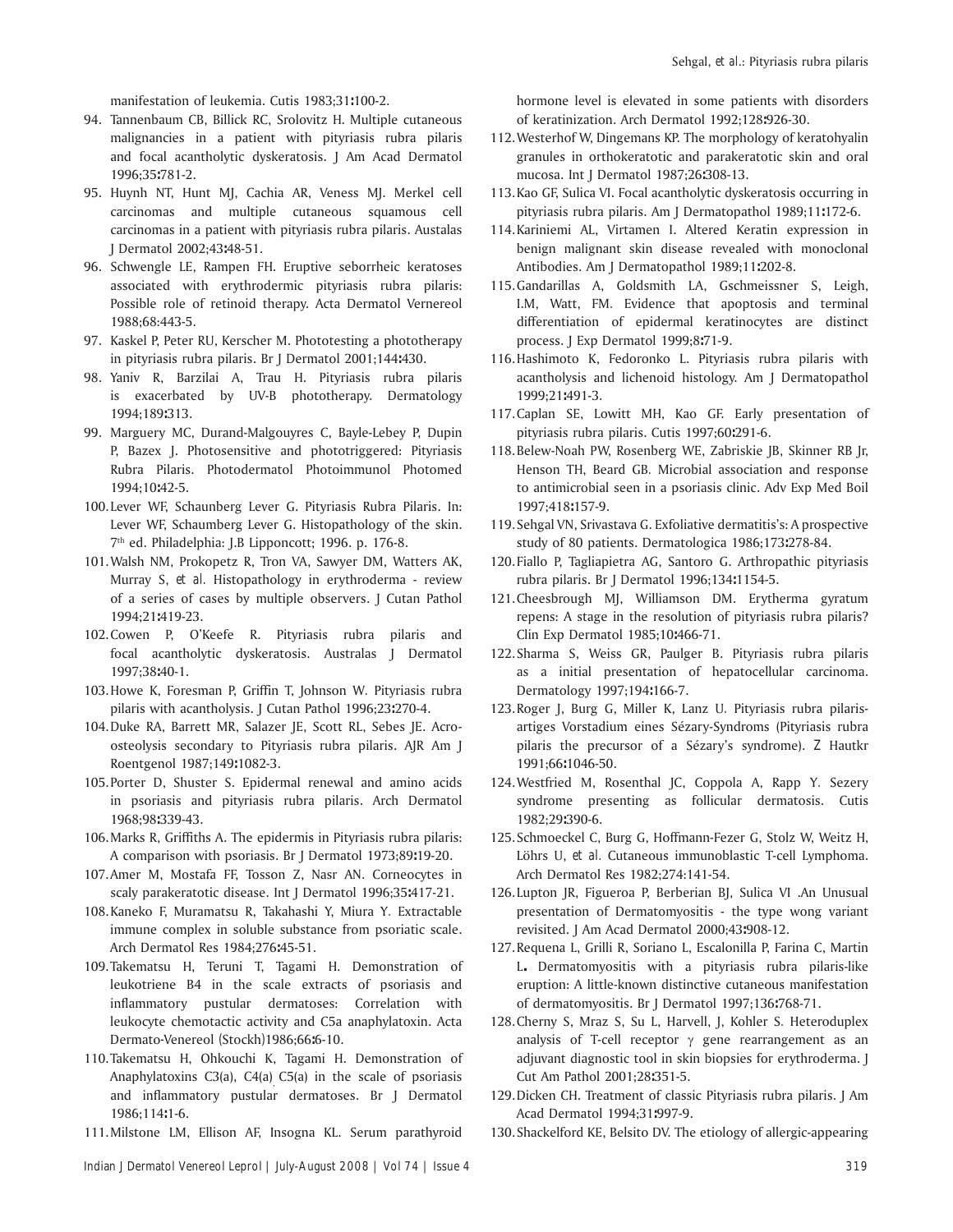foot dermatitis: A 5 year retrospective study. J Am Acad Dermatol 2002;47**:**715-21.

- 131. Petter MF. Pityriasis Rubra Pilaris, with particular reference to vitamin medication and dietary control. Penn Med J 1936;39:864-6.
- 132. Gunther S. Topical administration of vitamin A acid (retinoic acid) in palmar keratoses: Callosities, hyperkeratotic eczema, hypertrophic lichen planus, pityriasis rubra pilaris. Dermatologica 1972;145**:**344-7.
- 133. Gunther S, Alston W. follicular keratosis. Pilot slides of serum levels of vitamin A, and LFT during administration of retinoic acid in kyrle's diseases, Pityriasis Rubra Pilaris and Darierís disease. Dermatologica 1973;147**:**274-83.
- 134. Randle HW, Diaz-Perez JL, Winkelmann RK. Toxic doses of vitamin A for pityriasis rubra pilaris. Arch Dermatol 1980;116**:**888-92.
- 135. Winkelmann RK, Thomas JR 3rd, Randle HW. Further experience with toxic Vitamin A therapy in Pityriasis Rubra Pilaris. Cutis 1983;31**:**621-32.
- 136. Kellum RE. Possible significance of aqueous emulsified Vitamin A in effective therapy for pityriasis rubra pilaris. J Am Acad Dermatol 1989;20**:**126-8.
- 137. Murray JC, Gilgor RS, Lazarus GS. Serum triglyceride elevation following high dose Vitamin A treatment for pityriasis rubra pilaris. Arch Dermatol 1983;119**:**675-6.
- 138. Ayres S, Jr, Mihan R, Scribner MD. Synergism of Vitamin A and E with dermatologic application. Cutis 1979;23**:**600-3.
- 139. Ayres S Jr. Pityriasis Rubra Pilaris controlled by synergism of Vitamin A and E. J Am Acad Dermatol 1981;5:350-1.
- 140. Skinner RB Jr, Rosenberg EW, Pucevich MV, Kaplan RJ*.* Cod liver oil and skin disease. J Am Acad Dermatol 1981;5:222.
- 141. Brunsting LA, Sheard C. Dark adaptation in pityriasis rubra pilaris. Arch Dermatol Syphilol 1941;43:42-61.
- 142. Weiner AL, Levin AA. Pityriasis rubra pilaris of familial type -experience in therapy with carotene and vitamin A. Arch Dermatol Syphilol 1943;48:288-96.
- 143. Anonymous. Clinical trials with topical Vitamin A acid. South Med J 1971;64:1496-502.
- 144. Happle R, van de Kerkhof PC, Traupe H. Retinoids in disorders of keratinization: Their use in adults. Dermatologica 1987;175:107-24.
- 145. Borok M, Lowe NJ. Pityriasis rubra pilaris: Further observation of systemic retinoid therapy. J Am Acad Dermatol 1990;22**:**792-5.
- 146. van-Dooren-Greebe RJ, van-de-kerkhof PC. Extensive extraspinial hyperostosis after long term oral retinoid treatment in a patient of pityriasis rubra pilaris*.* J Am Acad Dermatol 1995;32**:**322-5.
- 147. Blanchet-Bardon C, Nazzaro V, Rognin C, Geiger JM, Puissant A. Acitretin in the treatment of severe disorders of keratinization: Results of an open study**.** J Am Acad Dermatol 1991;24**:**982-6.
- 148. Basta Juzbasic A, Dobric I, Schonwald D*.* Acitretin in the treatment of pityriasis rubra pilaris. Retinoids, Today Tomorrow 1994;35**:**7-10.
- 149. Peck GL, Yoder FW, Olsen TG, Pandya MD, Butkus D*.*  Treatment of Darier's Disease, lameller ichthyosis: Pityriasis

rubra pilaris, cystic acne and basal cell carcinoma with oral 13cis retinoic acid. Dermatologica 1978;157**:**11-2.

- 150. Gilgor RS, Chiaramonti A, Goldsmith LA, Lazarus GS*.*  Evaluation of 13-cis retinoic acid in lamellar ichthyosis, pityriasis rubra pilaris and Darier's diseases. Cutis 1980;25**:**380-5.
- 151. Farb RM, Lazarus GS, Chiaramonti A, Goldsmith LA, Gilgor RS, Balakrishnan CV*.* The effect of 13-Cis retinoic acid on epidermal lysosomal hydrolase activity in Darier's diseases and Pityriasis Rubra Pilaris. J Invest Dermatol 1980;75**:**33-5.
- 152. Goldsmith LA, Weinirich AE, Shupack J. Pityriasis rubra pilaris response to 13-cis retinoic acid (Isotretinoin). J Am Acad Dermatol 1982;6**:**710-5.
- 153. Becker K. Isotritinoin: A review. Ariz Med 1983;40**:**88-90.
- 154. Dicken CH. Isotretinoin treatment of pityriasis rubra pilaris. J Am Acad Dermatol 1987;16**:**297-301.
- 155. Fleissiner J, Happle R. Etretinate in the treatment of Juvenile pityriasis rubra pilaris. Arch Dermatol 1981;117**:**749-50.
- 156. Kirby B, Watson R. Pityriasis rubra pilaris treatment with acitretin and narrow band ultraviolet B (Re-TL-01). Br J Dermatol 2000;142**:**376-7.
- 157. Herbst RA, Vogelbruch M, Ehnis A, Kiehl P, Kapp A, Weiss J*.* Combined UV A1 radiation and acitretin therapy as a treatment option for pityriasis rubra pilaris. Br J Dermatol 2000;142**:**574-5.
- 158. Hofer A, Mullegger R, Kerl H, Wolf P*.* Extracorporeal photo chemotherapy for the treatment of erythrodermic pityriasis rubra pilaris. Arch Dermatol 1999;135**:**475-6.
- 159. Kaskel P, Grundmann-Kollmann M, Schiller PI, Krahn G, Pillekamp H, Peter RU, *et al.* Bath PUVA as a treatment for pityriasis rubra pilaris provoked by ultraviolet B. Br J Dermatol 1999;140**:**769-70.
- 160. Khoo L, Asawanonda P, Grevelink SA, Taylor CR. Narrow band UVB- associated lesional blisters in pityriasis rubra pilaris*.* J Am Acad Dermatol 1999;41**:**803-4.
- 161. Neess CM, Hinrichs R, Dissemond J, Herrmann G, Poswig A, Servera-Llanras M *et al.* Treatment of pruritus by capsaicin in a patient with Pityriasis Rubra Pilaris receiving RE-PUVA therapy. Clin Exp Dermatol 2000;25**:**209-11.
- 162. Lamar LM, Gaethe G. Pityriasis rubra pilaris. Arch Dermatol 1964;89**:**515-22.
- 163. Anderson FE. Pityriasis rubra pilaris treated with methotrexate. Australas J Dermatol 1966;8**:**183-5.
- 164. Brown J, Perry HO. Pityriasis rubra pilaris- treatment with folic acid antagonists. Arch Dermatol 1966;94**:**636-8.
- 165. Parish LC, Woo TH. Pityriasis rubra pilaris in Korea- treatment with methotrexate. Dermatologica 1969;139**:**399-403.
- 166. Knowles WR, Chernosky ME. Pityriasis rubra pilaris prolonged treatment with methotrexate. Arch Dermatol 1970;102**:**603-12.
- 167. Weinstein GD. Methotrexate. Ann Intern Med 1977; 86**:**199-204.
- 168. Duncan KO, Imaeda S, Milstone LM. Pneumocystis carinii pneumonia complicating methotrexate treatment of pityriasis rubra pilaris. J Am Acad Dermatol 1998;39**:**276-8.
- 169. Ahmed AR, Moy R. Azathioprine. Int J Dermatol 1981;20**:**461-7.